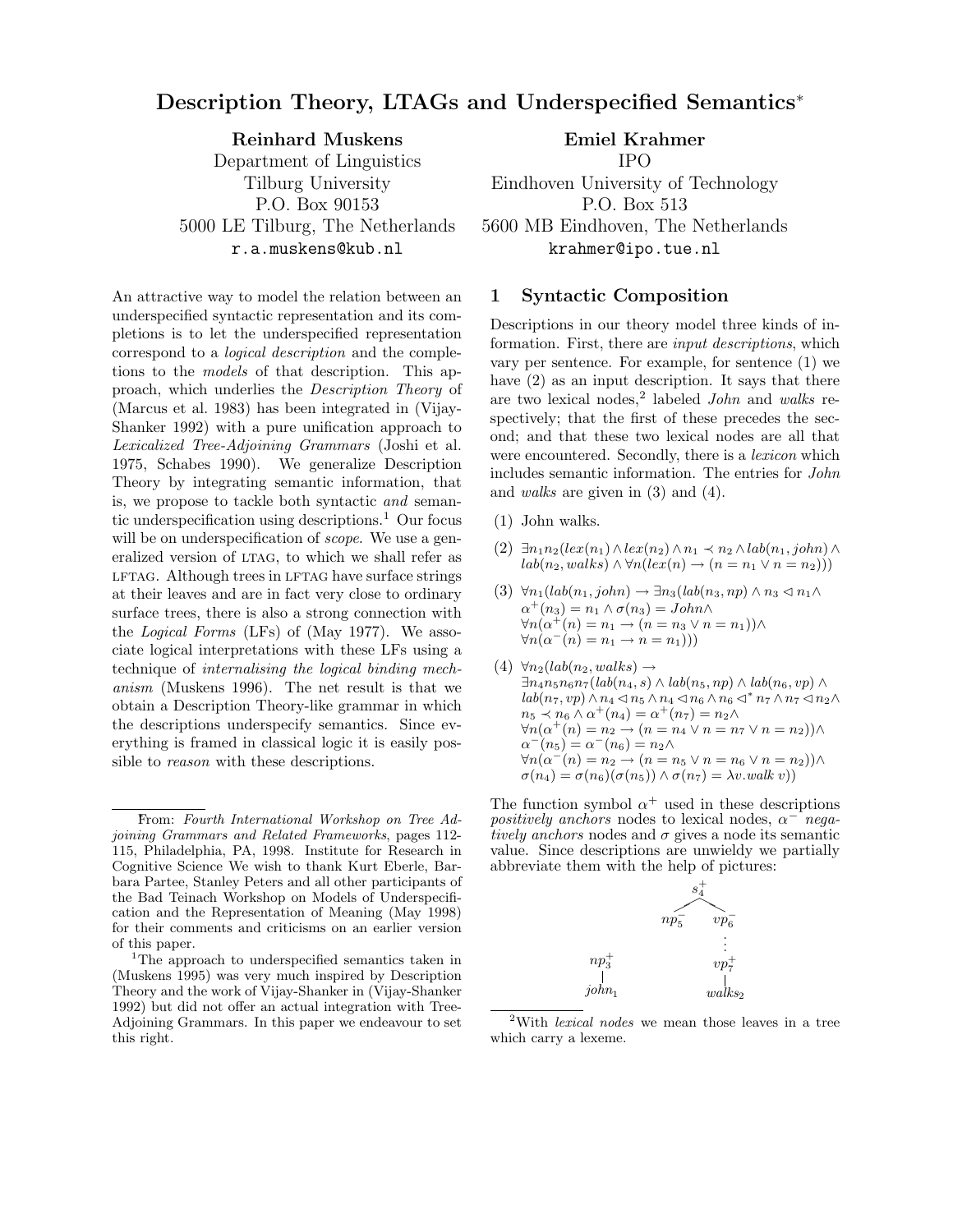

Figure 1: Elementary descriptions for every man loves a woman

 $k_2$ 

Here uninterrupted lines represent immediate dominance  $(\triangleleft)$  and dotted lines represent dominance  $(\lhd^*)$ , as usual. Additionally we mark positive and negative anchoring in the following way. If a description contains the information that a certain nonlexical node is positively (negatively) anchored, the term referring to that node gets a plus (minus) sign. But pluses and minuses cancel and terms that would get  $a \pm by$  the previous rule will be left unmarked. Terms marked with a plus (minus) sign are to be compared with the bottom (top) parts of Vijay-Shanker's 'quasi-nodes' in (Vijay-Shankar 1992). There is also an obvious close connection with positive (negative) occurrences of types in complex types in Categorial Grammar.

To the third and final kind of descriptions belong axioms which say that  $\lhd, \lhd^*$  and  $\prec$  behave like immediate dominance, dominance and precedence in trees  $(A1 - A10)$ , see also e.g., Cornell 1994, Backofen et al.  $1995:9$ <sup>3</sup> combined with other general information, such as the statements that labeling is functional  $(A11)$ , and that different label names denote different labels  $(A12)$ .  $A13$  and  $A14$  say that all nodes must be positively anchored to lexical nodes and that all lexical nodes are positively anchored to themselves. The axioms for negative anchoring  $(A15 \text{ and } A16)$  are similar, but allow the root r to be negatively anchored to itself.

$$
\begin{aligned}\n\mathcal{A}1 \quad & \forall k \left[ r \triangleleft^+ k \vee r = k \right] \\
\mathcal{A}2 \quad & \forall k \neg k \triangleleft^+ k \\
\mathcal{A}3 \quad & \forall k_1 k_2 k_3 \left[ \left[ k_1 \triangleleft^+ k_2 \wedge k_2 \triangleleft^+ k_3 \right] \right] \rightarrow k_1 \triangleleft^+ k_3 \right] \\
\mathcal{A}4 \quad & \forall k \neg k \prec k \\
\mathcal{A}5 \quad & \forall k_1 k_2 k_3 \left[ \left[ k_1 \prec k_2 \wedge k_2 \prec k_3 \right] \right] \rightarrow k_1 \prec k_3 \right] \\
\mathcal{A}6 \quad & \forall k_1 k_2 \left[ k_1 \prec k_2 \vee k_2 \prec k_1 \vee k_1 \triangleleft^+ k_2 \vee k_2 \right] \\
& k_2 \triangleleft^+ k_1 \vee k_1 = i\n\end{aligned}
$$

 $\mathcal{A}7 \quad \forall k_1 k_2 k_3 \, [[k_1 \triangleleft^+ k_2 \wedge k_1 \prec k_3] \rightarrow k_2 \prec k_3]$  $\mathcal{A}8 \quad \forall k_1 k_2 k_3 \, [[k_1 \lhd^+ k_2 \wedge k_3 \prec k_1] \rightarrow k_3 \prec k_2]$  $\mathcal{A}9 \quad \forall k_1 k_2 \left[ k_1 \triangleleft k_2 \rightarrow k_1 \triangleleft^+ k_2 \right] \right]$ A10  $\forall k_1 k_2 k_3 \neg [k_1 \triangleleft k_3 \wedge k_1 \triangleleft^+ k_2 \wedge k_2 \triangleleft^+ k_3]$ A11  $\forall k \forall \ell_1 \ell_2 \left[ [lab(k, \ell_1) \wedge lab(k, \ell_2)] \rightarrow \ell_1 = \ell_2 \right]$ A12  $l_1 \neq l_2$ , if  $l_1$  and  $l_2$  are distinct label names A13  $\forall k \, \text{lex}(\alpha^+(k))$  $\mathcal{A}$ 14  $\forall k \left[ \text{lex}(k) \rightarrow \alpha^+(k) = k \right]$ A15  $\forall k [k = r \lor lex(\alpha^{-}(k))]$  $\mathcal{A}16 \quad \forall k \, [[lex(k) \vee k = r] \rightarrow \alpha^-(k) = k]$ 

Together with this extra information (2), (3) and (4) conspire to determine a single model. Only  $n_1$ and  $n_2$  are lexical nodes. All nodes must be positively anchored to a lexical node. The set of nodes positively anchored to  $n_1$  is  $\{n_1, n_3\}$  and the set positively anchored to  $n_2$  is  $\{n_2, n_4, n_7\}$ . So the remaining  $n_5$  and  $n_6$  must corefer with one of the constants mentioned, the only possibility being that  $n_5 = n_3$ and that  $n_6 = n_7$ . The reader will note that in the resulting model  $\sigma(n_4) = walk\ John$ . The general procedure for finding out which models satisfy a given description is to identify positively marked terms with negatively marked ones in a one-to-one fashion. The term  $r$ , denoting the root, counts as negatively marked.

In the given example only one tree was described, but this is indeed an exceptional situation. It is far more common that a multiplicity of trees satisfy a given description. This kind of underspecification enabled (Marcus et al. 1983) to define a parser which does not only work in a strict left-right fashion but is also incremental in the sense that at no point during a parse information need be destroyed. A necessary condition for this form of underspecification is that there are structures which can be described. In the context of semantic scope differences it therefore is natural to turn to (May 1977)'s Logical Forms, as these are the kind of models required. In fact we use a variant of May's trees which is very close to ordinary surface structure: although we will allow

<sup>&</sup>lt;sup>3</sup>Note that  $\mathcal{A}9$  and  $\mathcal{A}10$  in themselves do not suffice to exclude that some nodes are connected by a dominance relation without there being a (finite) path of immediate dominances between them. In fact the nature of our input descriptions and the form of our lexicon exclude this.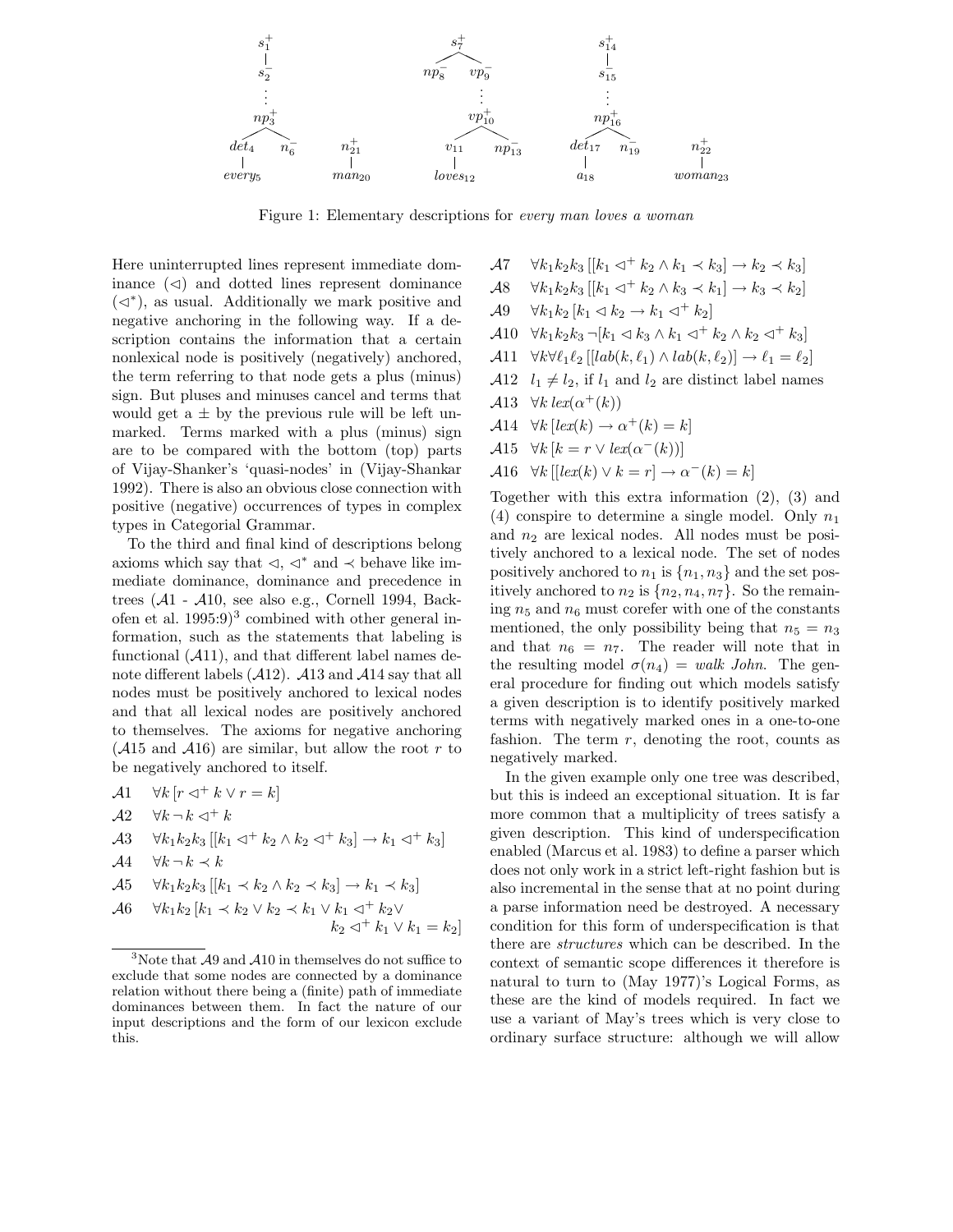NPs to be raised, the syntactic material of such NPs will in fact remain in situ. But while the only syntactic effect of raising will be the creation of an extra S node and Logical Forms will have their corresponding surface structures as subtrees, the 'movement' has an important effect on semantic interpretation. Consider example (5).

(5) Every man loves a woman.

We have depicted its five lexical items in fig. 1. With two exceptions they pretty much conform to expectation. The exceptions are that each determiner comes with a pair of S nodes dominating its NP. The basic idea here is that the long-distance phenomenon of quantifying-in is treated within the domain of extended locality of a determiner. In each case the semantics of the higher S will be composed out of the semantics of the lower S and the semantics of the NP, the semantic composition rule being quantifying-in.<sup>4</sup> The two Ss are to be compared to the two Ss at the adjunction site of a raised NP in May's theory. There is also an obvious connection with the (single) S where 'NP-retrieval' occurs in Cooper's theory of Quantifier Storage (see Cooper 1983).

It is easily seen that in any model of the descriptions in fig. 1 (+ the input description for  $(5)$  + our axioms) certain identities must hold:  $n_6 = n_{21}$ ,  $n_{19} = n_{22}, n_{9} = n_{10}, n_{8} = n_{3}, \text{ and } n_{13} = n_{16} \text{ are}$ derivable. But there is a choice between two further possibilities, as it can be the case that  $n_2 = n_{14}$ and  $n_{15} = n_7$ , or, alternatively, that  $n_{15} = n_1$  and  $n_2 = n_7$ . These two possibilities will correspond to the two different readings of the sentence.

### 2 Internalising Binding

How can we assign a semantics to the lexical descriptions in fig. 1? We must e.g. be able to express the semantics of  $n_1$  in terms of the semantics of  $n_2$ , whatever the latter turns out to be, i.e. we must be able to express the result of quantification into an arbitrary context. In mathematical English we can say that, for any  $\varphi$ , the value of  $\forall x \varphi$  is the set of assignments a such that for all b differing from a at most in  $x, b$ is an element of the value of  $\varphi$ . We need to be able to say something similar in our logical language, i.e. we must be able to talk about things that function like variables and constants, things that function like assignments, etc. The first will be called registers, the second states. Two primitive types are added to the logic:  $\pi$  and s, for registers and states respectively. We shall have variable registers, which stand proxy for variables and constant registers for constants. However, since registers are simply objects in our models, both variable registers and constant registers can be denoted with variables as well as with constants. Here are some axioms:

- A17  $\forall i_s \forall v_\pi \forall x_e [VAR(v) \rightarrow \exists j_s [i[v]j \wedge V(v)(j) = x]]$
- $\mathcal{A}$ 18  $\forall k \, VAR(u(k))$
- A19  $\forall k_1 k_2 [u(k_1) = u(k_2) \rightarrow k_1 = k_2]$

 $\mathcal{A}20 \quad \forall i. V(John_{\pi})(i) = \text{john}_{e},$  $\forall i. V (Mary)(i) = \text{mary}, \dots$ 

Here  $VAR$  is a predicate which singles out variable registers,  $V$  assigns a value to each register  $v$  in each state j, and  $i[\delta]$ j is an abbreviation of  $\forall w[w \neq \delta \rightarrow$  $V(w)(i) = V(w)(j)$ . A17 forces states to behave like assignments in an essential way. The function  $u$ assigns variable registers to nodes  $(A18)$ . Each node is assigned a fresh register  $(A19)$ . Constant registers have a fixed value  $(A20)$ . For more information on a strongly related set of axioms see (Muskens 1996).

These axioms essentially allow our logical language to speak about binding and we can now use this expressivity to embed predicate logic into (the first-order part of) type theory, with the side-effect that binding can take place on the level of registers. Write

|  | $R\delta_1 \ldots \delta_n$ for $\lambda i.R(V(\delta_1)(i), \ldots, V(\delta_n)(i)),$ |
|--|----------------------------------------------------------------------------------------|
|  | <b>not</b> $\varphi$ for $\lambda i \neg \varphi(i)$ ,                                 |
|  | $\varphi \& \psi$ for $\lambda i[\varphi(i) \wedge \psi(i)],$                          |
|  | $\varphi \Rightarrow \psi$ for $\lambda i[\varphi(i) \rightarrow \psi(i)],$            |
|  | some $\delta \varphi$ for $\lambda i \exists j [i [\delta] j \wedge \varphi(j)],$      |
|  | all $\delta \varphi$ for $\lambda i \forall j [i[\delta]j \rightarrow \varphi(j)]$ .   |

We have essentially mimicked the Tarski truth conditions for predicate logic in our object language and in fact it can be proved that, under certain conditions,<sup>5</sup> we can reason with terms generated in this way as if they were the predicate logical formulas they stand proxy for (see Muskens 1998).

It should be stressed that the technique discussed here can be used to embed any logic with a decent interpretation into classical logic. For example, (Muskens 1996) shows that we can use the same mechanism to embed Discourse Representation Theory (Kamp & Reyle 1993) into classical logic. In a

<sup>4</sup> In this paper only quantification into S is considered, but in a fuller version we shall generalise this to quantification into arbitrary phrasal categories.

<sup>&</sup>lt;sup>5</sup>The relevant condition is that in each term  $\varphi$  we are using in this way, and each pair  $u(n)$ ,  $u(n')$  occurring in  $\varphi$ , with *n* and *n'* syntactically different, we must be justified to assume  $n \neq n'$ . In the application discussed below this condition is met automatically.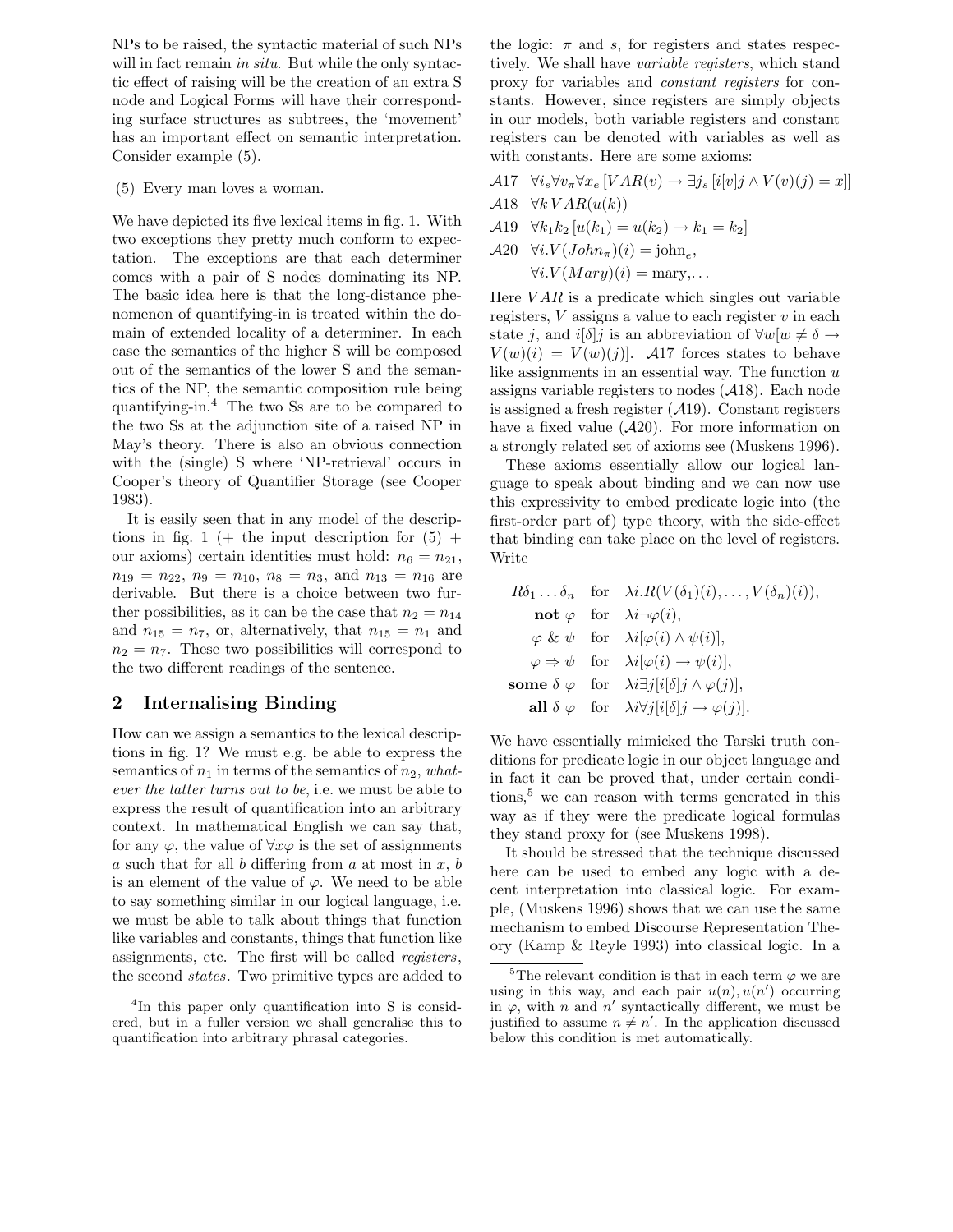$\sigma(r) = \text{all } u_{n_5}$ [man  $u_{n_5} \Rightarrow$  some  $u_{n_{18}}$ [woman  $u_{n_{18}}$  &  $u_{n_5}$  loves  $u_{n_{18}}$ ]] $\vee$  $\sigma(r) = \textbf{some } u_{n_{18}}[woman u_{n_{18}} \& \textbf{all } u_{n_5}[man u_{n_5} \Rightarrow u_{n_5}]\text{loves } u_{n_{18}}]$ 

Figure 2: A Derivable Disjunction

fuller version of this paper we shall also present a version of LFTAG based on Discourse Representations.

### 3 Semantic Composition

We can now integrate semantic equations with the lexical items occurring in fig. 1.

$$
\begin{aligned}\n\sigma(n_3) &= u_{n_5} \\
\sigma(n_1) &= \text{all } u_{n_5}[\sigma(n_6)(u_{n_5}) \Rightarrow \sigma(n_2)] \\
\sigma(n_{10}) &= \lambda v.v \text{ loves } \sigma(n_{13}) \\
\sigma(n_7) &= \sigma(n_9)(\sigma(n_8)) \\
\sigma(n_{16}) &= u_{n_{18}} \\
\sigma(n_{14}) &= \text{some } u_{n_{18}}[\sigma(n_{19})(u_{n_{18}}) \& \sigma(n_{15})] \\
\sigma(n_{21}) &= \lambda v.\text{man } v \\
\sigma(n_{22}) &= \lambda v.\text{woman } v\n\end{aligned}
$$

The first two equations derive from the lexical item for every, the third and fourth from loves, the fifth and sixth from a, and the last two from the common nouns. Note that in the translation of every,  $n_3$ only gets a referent as its translation (namely  $u(n_5)$ , which for readability we write as  $u_{n_5}$ ), while the real action is taking place upstairs. A similar remark holds for the other determiner.

As we have seen earlier, in any model of the relevant descriptions  $n_6 = n_{21}$ ,  $n_{19} = n_{22}$ ,  $n_9 = n_{10}$ ,  $n_8 = n_3$ , and  $n_{13} = n_{16}$  hold. From this it follows that

$$
\begin{array}{rcl}\n\sigma(n_7) & = & u_{n_5} \text{ loves } u_{n_{18}} \\
\sigma(n_1) & = & \text{all } u_{n_5} \text{[man } u_{n_5} \Rightarrow \sigma(n_2) \text{]} \\
\sigma(n_{14}) & = & \text{some } u_{n_{18}} \text{[woman } u_{n_{18}} \& \sigma(n_{15}) \text{]} \\
\end{array}
$$

The relevant constraints further imply that either  $n_2 = n_{14}$  and  $n_{15} = n_7$ , or, alternatively, that  $n_{15} =$  $n_1$  and  $n_2 = n_7$ . For the moment let us assume the second possibility. Since  $u_{n_5}$  loves  $u_{n_{18}}$  is a closed term (u is a function constant and  $n_5$  and  $n_{18}$  are constants that witness existential quantifiers in the input description of (5)), the assumption that  $n_2 =$  $n<sub>7</sub>$  allows us to conclude that

$$
\sigma(n_1) = \text{all } u_{n_5} [man \ u_{n_5} \Rightarrow u_{n_5} \ loves \ u_{n_1s} ]
$$

Note that this is the point where we have made essential use of our internalisation of binding: had we used ordinary variables instead of our registerdenoting terms, the substitution would not have been possible.

Continuing our reasoning, we see that under the given assumption the root node  $r$  ( $=n_{14}$  in this case) will be assigned the ∃∀ reading of the sentence. Without assumptions the disjunction in fig. 2 is derivable.

We conclude that the leading idea behind Marcus' Description Theory allows us to underspecify semantic information much in the same way as syntactic information is underspecified in this theory. The price is that we must accept that different semantic readings correspond to different structures, as the method only allows underspecification of the latter.

#### References

- Backofen, R., J. Rogers and K. Vijay-Shanker. 1995. A First-Order Axiomatization of the Theory of Finite Trees. Journal of Logic, Language and Information 4:5-39.
- Cooper, R. 1983. Quantification and Syntactic Theory. Reidel. Dordrecht.
- Cornell, T. 1994. On Determining the Consistency of Partial Descriptions of Trees. Proceedings of ACL 94. 163-170.
- Joshi, A., L. Levy and M. Takahashi. 1975. Tree Adjunct Grammars. Journal of the Computer and System Sciences 10: 136-163.
- Kamp H. and U. Reyle. 1993. From Discourse to Logic. Kluwer, Dordrecht.
- Marcus, M., D. Hindle and M. Fleck. 1983. D-theory: Talking about Talking about Trees. Proceedings of the 21st ACL. 129–136.
- May, R. 1977. The Grammar of Quantification, PhD thesis, MIT, Cambridge.
- Muskens, R. 1995. Order-Independence and Underspecification. In J. Groenendijk, editor, Ellipsis, Underspecification, Events and More in Dynamic Semantics. DYANA Deliverable R.2.2.C, 1995.
- Muskens, R. 1996. Combining Montague Semantics and Discourse Representation. Linguistics and Philosophy 19: 143–186.
- Muskens, R. 1998. Underspecified Semantics. Manuscript. Tilburg University.